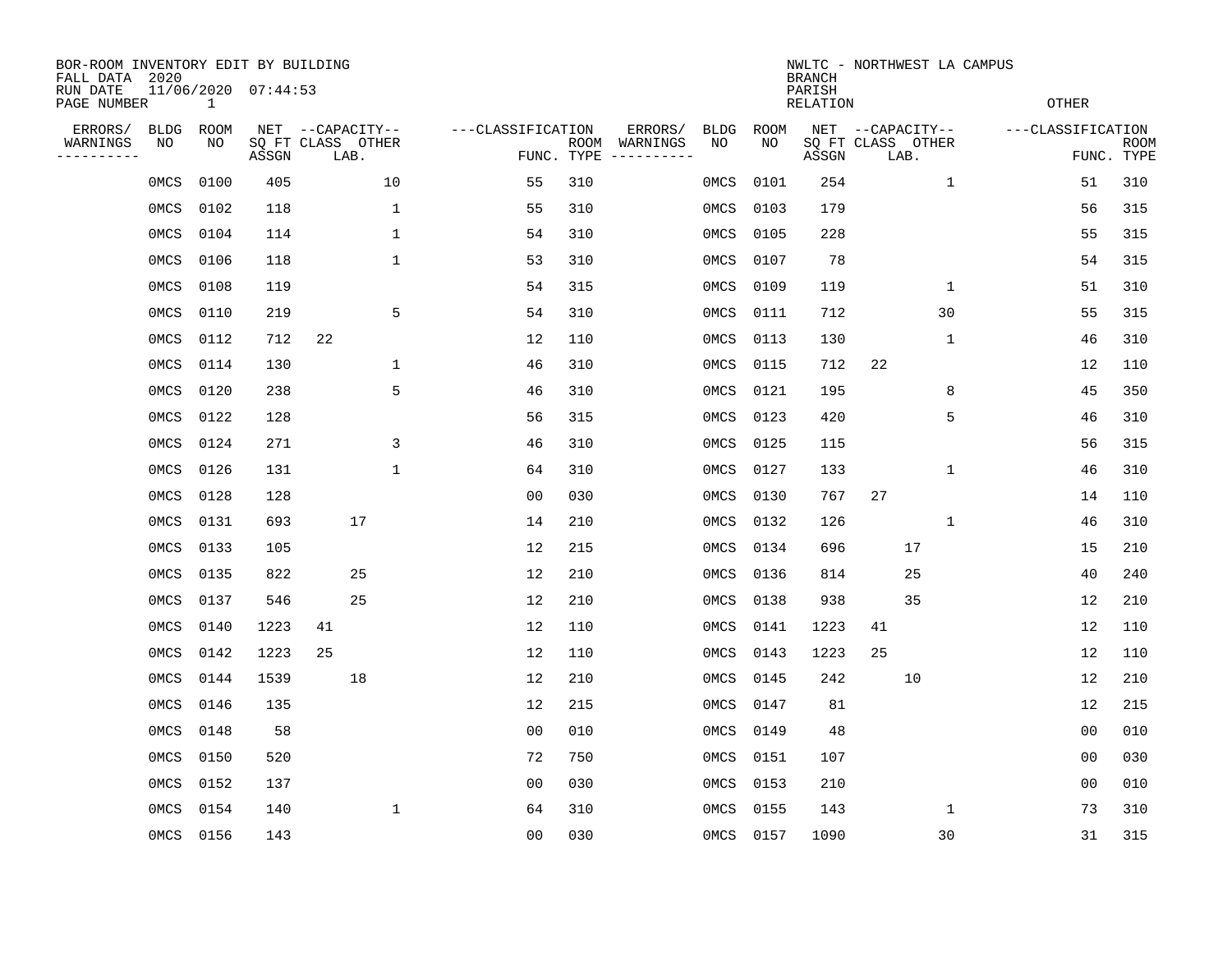| BOR-ROOM INVENTORY EDIT BY BUILDING<br>FALL DATA 2020            |      |            |       |                                               |                   |            |                                         |                   |              | <b>BRANCH</b><br>PARISH | NWLTC - NORTHWEST LA CAMPUS                   |                   |                           |
|------------------------------------------------------------------|------|------------|-------|-----------------------------------------------|-------------------|------------|-----------------------------------------|-------------------|--------------|-------------------------|-----------------------------------------------|-------------------|---------------------------|
| 11/06/2020 07:44:53<br>RUN DATE<br>$\overline{2}$<br>PAGE NUMBER |      |            |       |                                               |                   |            |                                         |                   | <b>OTHER</b> |                         |                                               |                   |                           |
| ERRORS/<br>WARNINGS<br>NO<br>---------                           | BLDG | ROOM<br>NO | ASSGN | NET --CAPACITY--<br>SQ FT CLASS OTHER<br>LAB. | ---CLASSIFICATION | FUNC. TYPE | ERRORS/<br>ROOM WARNINGS<br>----------- | <b>BLDG</b><br>NO | ROOM<br>NO   | ASSGN                   | NET --CAPACITY--<br>SQ FT CLASS OTHER<br>LAB. | ---CLASSIFICATION | <b>ROOM</b><br>FUNC. TYPE |
|                                                                  | 0MCS | 0158       | 32    |                                               | 0 <sub>0</sub>    | 010        |                                         | 0MCS              | 0170         | 1473                    | 80                                            | 31                | 610                       |
|                                                                  | 0MCS | 0171       | 1473  | 80                                            | 31                | 610        |                                         | 0MCS              | 0172         | 213                     |                                               | 00                | 020                       |
|                                                                  | 0MCS | 0173       | 188   |                                               | 0 <sub>0</sub>    | 030        |                                         | OMCS              | 0174         | 188                     |                                               | 0 <sub>0</sub>    | 030                       |
|                                                                  | 0MCS | 0175       | 944   |                                               | 0 <sub>0</sub>    | 020        |                                         | 0MCS              | 0176         | 1046                    |                                               | 0 <sub>0</sub>    | 020                       |
|                                                                  | 0MCS | 0177       | 54    |                                               | 0 <sub>0</sub>    | 030        |                                         | 0MCS              | 0178         | 54                      |                                               | 00                | 030                       |
|                                                                  | 0MCS | 0179       | 293   |                                               | 0 <sub>0</sub>    | 020        |                                         | 0MCS              | 0180         | 85                      |                                               | 0 <sub>0</sub>    | 020                       |
|                                                                  | 0MCS | 0181       | 543   |                                               | 0 <sub>0</sub>    | 020        |                                         | 0MCS              | 0182         | 1564                    |                                               | 0 <sub>0</sub>    | 020                       |
|                                                                  | 0MCS | 0183       | 161   |                                               | 0 <sub>0</sub>    | 030        |                                         | 0MCS              | 0184         | 161                     |                                               | 0 <sub>0</sub>    | 030                       |
|                                                                  | 0MCS | 0185       | 195   |                                               | 0 <sub>0</sub>    | 020        |                                         | 0MCS              | 0186         | 224                     |                                               | 0 <sub>0</sub>    | 020                       |
|                                                                  | 0MCS | 0187       | 35    |                                               | 0 <sub>0</sub>    | 020        |                                         | 0MCS              | 0188         | 1034                    |                                               | 0 <sub>0</sub>    | 020                       |
|                                                                  | 0MCS | 0189       | 55    |                                               | 0 <sub>0</sub>    | 030        |                                         | 0MCS              | 0190         | 55                      |                                               | 0 <sub>0</sub>    | 030                       |
|                                                                  | 0MCS | 0191       | 245   |                                               | 0 <sub>0</sub>    | 020        |                                         | 0MCS              | 0192         | 472                     |                                               | 0 <sub>0</sub>    | 020                       |
|                                                                  | 0MCS | 0193       | 1170  |                                               | 0 <sub>0</sub>    | 020        |                                         | 0MCS              | 0194         | 296                     |                                               | 0 <sub>0</sub>    | 020                       |
|                                                                  | 0MCS | 0200       | 200   | 6                                             | 63                | 115        |                                         | 0MCS              | 0201         | 340                     | 14                                            | 63                | 115                       |
|                                                                  | 0MCS | 0202       | 209   | 1                                             | 63                | 115        |                                         | OMCS              | 0203         | 32                      |                                               | 0 <sub>0</sub>    | 030                       |
|                                                                  | 0MCS | 0204       | 200   | 1                                             | 61                | 115        |                                         | 0MCS              | 0205         | 260                     | 1                                             | 61                | 115                       |
|                                                                  | 0MCS | 0206       | 210   | $\mathbf{1}$                                  | 62                | 115        |                                         | 0MCS              | 0207         | 210                     | 1                                             | 62                | 115                       |
|                                                                  | 0MCS | 0208       | 166   |                                               | 62                | 115        |                                         | 0MCS              | 0209         | 209                     | 1                                             | 62                | 115                       |
|                                                                  | 0MCS | 0210       | 183   |                                               | 63                | 315        |                                         | 0MCS              | 0211         | 120                     | $\mathbf 1$                                   | 63                | 310                       |
|                                                                  | 0MCS | 0212       | 120   | $\mathbf 1$                                   | 62                | 310        |                                         | 0MCS              | 0213         | 135                     | $\mathbf 1$                                   | 63                | 310                       |
|                                                                  | 0MCS | 0214       | 224   |                                               | 63                | 315        |                                         | 0MCS              | 0215         | 81                      |                                               | 0 <sub>0</sub>    | 030                       |
|                                                                  | 0MCS | 0216       | 2957  |                                               | 0 <sub>0</sub>    | 030        |                                         | 0MCS              | 0217         | 104                     |                                               | 00                | 030                       |
|                                                                  | 0MCS | 0218       | 837   |                                               | 83                | 083        |                                         | 0MCS              | 0219         | 86                      |                                               | 0 <sub>0</sub>    | 020                       |
|                                                                  | 0MCS | 0220       | 220   | $\mathbf 1$                                   | 63                | 310        |                                         | 0MCS              | 0221         | 241                     | $\mathbf{1}$                                  | 63                | 310                       |
|                                                                  | 0MCS | 0222       | 171   |                                               | 00                | 020        |                                         | 0MCS              | 0223         | 466                     |                                               | 00                | 020                       |
|                                                                  | OMCS | 0224       | 261   |                                               | 0 <sub>0</sub>    | 020        |                                         | 0MCS 0225         |              | 35                      |                                               | 0 <sub>0</sub>    | 020                       |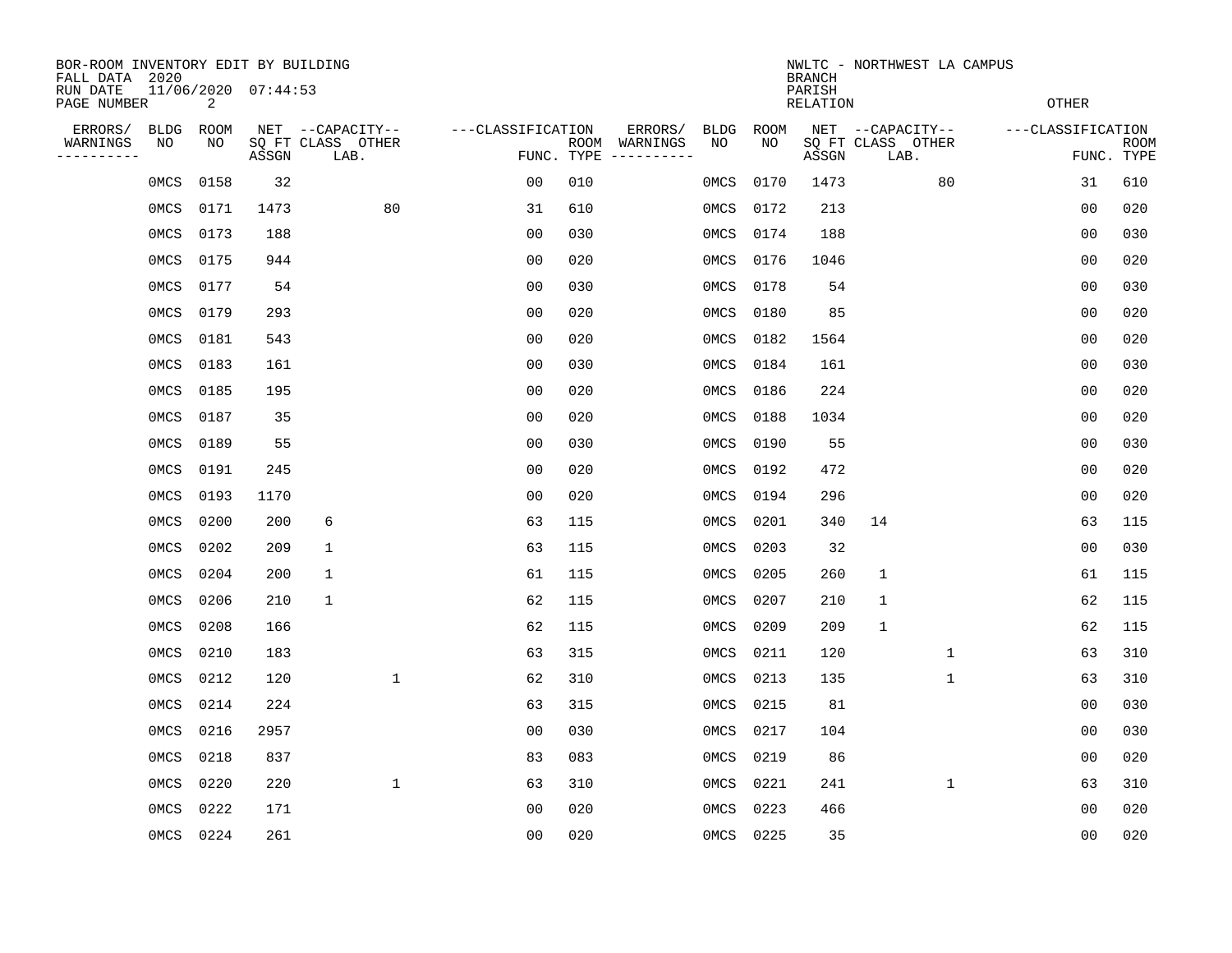| BOR-ROOM INVENTORY EDIT BY BUILDING<br>FALL DATA 2020 |             |           |                            |                  |      |              |                   |                |     |                                      |           |      | <b>BRANCH</b>                                                                                                         |                   |      | NWLTC - NORTHWEST LA CAMPUS                                                    |                                    |                    |
|-------------------------------------------------------|-------------|-----------|----------------------------|------------------|------|--------------|-------------------|----------------|-----|--------------------------------------|-----------|------|-----------------------------------------------------------------------------------------------------------------------|-------------------|------|--------------------------------------------------------------------------------|------------------------------------|--------------------|
| RUN DATE<br>PAGE NUMBER                               |             | 3         | 11/06/2020 07:44:53        |                  |      |              |                   |                |     |                                      |           |      | PARISH<br>RELATION                                                                                                    |                   |      |                                                                                | <b>OTHER</b>                       |                    |
| ERRORS/                                               | <b>BLDG</b> | ROOM      |                            | NET --CAPACITY-- |      |              | ---CLASSIFICATION |                |     | ERRORS/                              | BLDG ROOM |      |                                                                                                                       |                   |      |                                                                                | NET --CAPACITY-- ---CLASSIFICATION |                    |
| WARNINGS<br>---------                                 | NO          | NO.       | SQ FT CLASS OTHER<br>ASSGN |                  | LAB. |              |                   |                |     | ROOM WARNINGS<br>FUNC. TYPE $------$ | NO.       | NO.  | ASSGN                                                                                                                 | SQ FT CLASS OTHER | LAB. |                                                                                |                                    | ROOM<br>FUNC. TYPE |
|                                                       | 0MCS        | 0226      | 240                        |                  |      |              |                   | 0 <sub>0</sub> | 020 |                                      |           |      | TOTAL NUMBER CLASSROOMS<br>TOTAL NUMBER COMPUTER CLASSROOMS<br>TOTAL NUMBER LABS 210<br>TOTAL NUMBER SPECIAL LABS 220 |                   |      | TOTAL ASSIGNABLE & UNASSIGNABLE SQFT:<br>TOTAL NET ASSIGN SQ. FT. IN ROOM FILE | 41,868<br>27,297<br>7<br>7         |                    |
|                                                       |             | 0MCT 0100 | 5314                       |                  | 30   |              |                   | 12             | 210 |                                      | 0MCT 0101 |      | 1064                                                                                                                  | 32                |      |                                                                                | 12                                 | 110                |
|                                                       | 0MCT        | 0102      | 166                        |                  |      |              |                   | 12             | 215 |                                      | 0MCT      | 0103 | 166                                                                                                                   |                   |      |                                                                                | 12                                 | 215                |
|                                                       | 0MCT        | 0104      | 48                         |                  |      |              |                   | 12             | 215 |                                      | 0MCT      | 0105 | 160                                                                                                                   |                   |      | $\mathbf{1}$                                                                   | 46                                 | 310                |
|                                                       | 0MCT        | 0106      | 261                        |                  |      |              |                   | 0 <sub>0</sub> | 030 |                                      | 0MCT      | 0110 | 989                                                                                                                   |                   | 18   |                                                                                | 12                                 | 210                |
|                                                       | 0MCT        | 0111      | 207                        |                  |      |              |                   | 12             | 215 |                                      | 0MCT      | 0112 | 951                                                                                                                   | 21                |      |                                                                                | 12                                 | 110                |
|                                                       | 0MCT        | 0113      | 173                        |                  |      | $\mathbf{1}$ |                   | 46             | 310 |                                      | 0MCT      | 0114 | 890                                                                                                                   | 21                |      |                                                                                | 12                                 | 110                |
|                                                       | 0MCT        | 0115      | 133                        |                  |      | $\mathbf{1}$ |                   | 46             | 310 |                                      | 0MCT      | 0116 | 1018                                                                                                                  |                   | 18   |                                                                                | 12                                 | 210                |
|                                                       | 0MCT        | 0117      | 297                        |                  |      |              |                   | 12             | 215 |                                      | 0MCT      | 0118 | 166                                                                                                                   |                   |      | $\mathbf{1}$                                                                   | 46                                 | 310                |
|                                                       | 0MCT        | 0119      | 1277                       | 32               |      |              |                   | 12             | 110 |                                      | 0MCT      | 0120 | 173                                                                                                                   |                   |      | $\mathbf 1$                                                                    | 46                                 | 310                |
|                                                       | 0MCT        | 0121      | 885                        |                  | 18   |              |                   | 12             | 210 |                                      | 0MCT      | 0122 | 716                                                                                                                   |                   | 18   |                                                                                | 12                                 | 210                |
| 9                                                     | 0MCT        | 0123      | 1269                       | 18               |      |              |                   | 12             | 110 |                                      | 0MCT      | 0124 | 672                                                                                                                   |                   | 18   |                                                                                | 12                                 | 210                |
|                                                       | 0MCT        | 0125      | 61                         |                  |      |              |                   | 00             | 030 |                                      | 0MCT      | 0126 | 72                                                                                                                    |                   |      |                                                                                | 00                                 | 030                |
|                                                       | 0MCT        | 0127      | 159                        |                  |      |              |                   | 0 <sub>0</sub> | 030 |                                      | 0MCT      | 0128 | 112                                                                                                                   |                   |      |                                                                                | 0 <sub>0</sub>                     | 010                |
|                                                       | 0MCT        | 0129      | 42                         |                  |      |              |                   | 0 <sub>0</sub> | 030 |                                      | 0MCT      | 0130 | 64                                                                                                                    |                   |      |                                                                                | 0 <sub>0</sub>                     | 010                |
|                                                       | 0MCT        | 0131      | 34                         |                  |      |              |                   | 0 <sub>0</sub> | 010 |                                      | 0MCT      | 0132 | 3642                                                                                                                  |                   | 25   |                                                                                | 12                                 | 210                |
|                                                       | 0MCT        | 0133      | 93                         |                  |      |              |                   | 12             | 215 |                                      | 0MCT      | 0134 | 1945                                                                                                                  |                   | 25   |                                                                                | 12                                 | 210                |
|                                                       | 0MCT        | 0135      | 1980                       |                  | 25   |              |                   | 12             | 210 |                                      | 0MCT      | 0136 | 606                                                                                                                   | 25                |      |                                                                                | 12                                 | 110                |
|                                                       | 0MCT        | 0137      | 606                        | 25               |      |              |                   | 12             | 110 |                                      | 0MCT      | 0138 | 606                                                                                                                   | 25                |      |                                                                                | 12                                 | 110                |
|                                                       | 0MCT        | 0140      | 2741                       |                  | 25   |              |                   | 12             | 210 |                                      | 0MCT      | 0141 | 85                                                                                                                    |                   |      |                                                                                | 00                                 | 030                |
|                                                       | 0MCT        | 0142      | 207                        |                  |      |              |                   | 12             | 215 |                                      | 0MCT      | 0143 | 173                                                                                                                   |                   |      | $\mathbf 1$                                                                    | 46                                 | 310                |
|                                                       | 0MCT        | 0144      | 175                        | 25               |      |              |                   | 12             | 110 |                                      | 0MCT      | 0145 | 968                                                                                                                   |                   |      |                                                                                | 0 <sub>0</sub>                     | 020                |
|                                                       |             | 0MCT 0146 | 267                        |                  |      |              |                   | 0 <sub>0</sub> | 030 |                                      | 0MCT 0147 |      | 180                                                                                                                   |                   |      |                                                                                | 12                                 | 215                |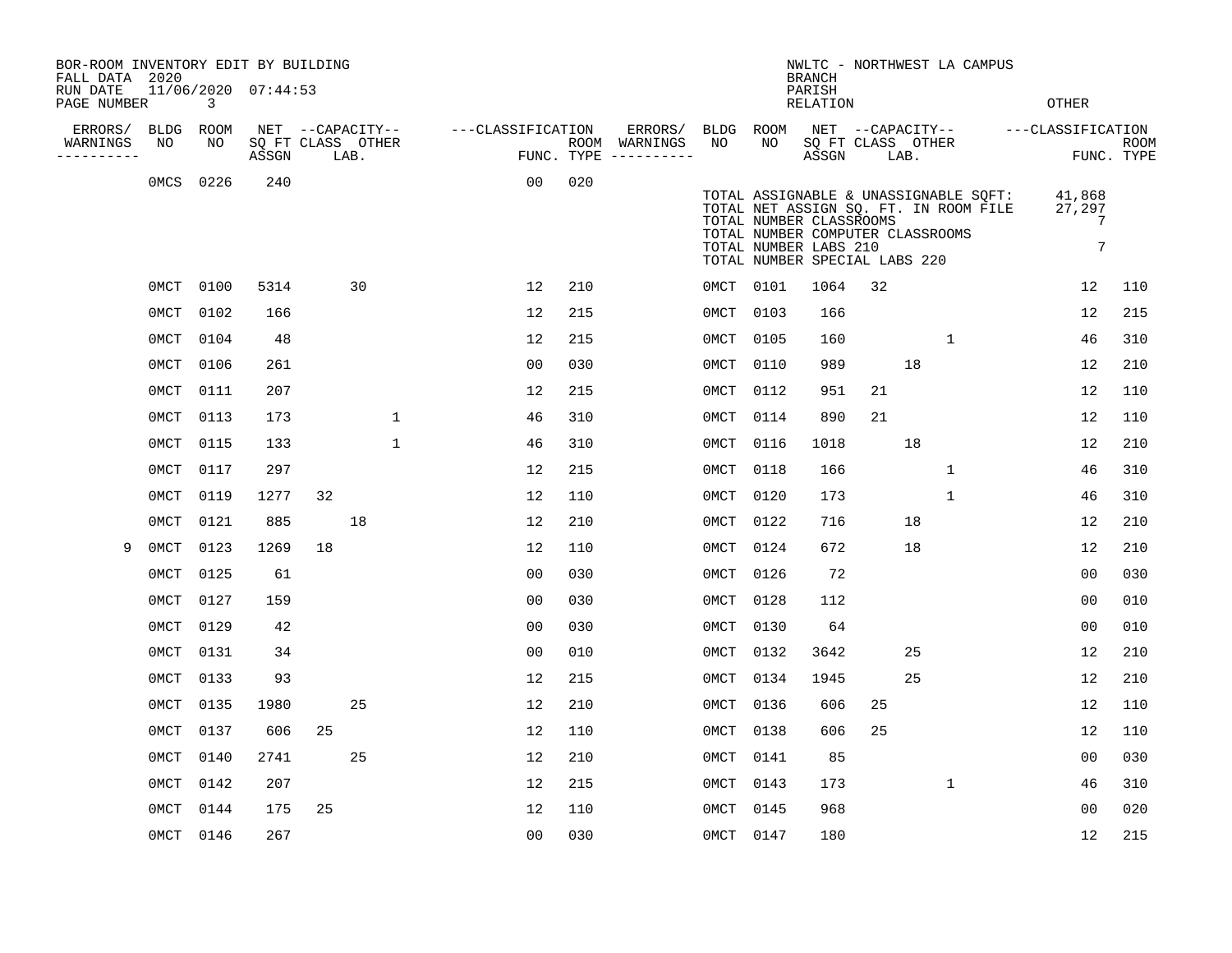| BOR-ROOM INVENTORY EDIT BY BUILDING<br>FALL DATA 2020 |           |                     |                           |                   |     |                                      |           |           | <b>BRANCH</b>                                                                     |    | NWLTC - NORTHWEST LA CAMPUS                                                                                        |                                    |                           |
|-------------------------------------------------------|-----------|---------------------|---------------------------|-------------------|-----|--------------------------------------|-----------|-----------|-----------------------------------------------------------------------------------|----|--------------------------------------------------------------------------------------------------------------------|------------------------------------|---------------------------|
| RUN DATE<br>PAGE NUMBER                               | 4         | 11/06/2020 07:44:53 |                           |                   |     |                                      |           |           | PARISH<br>RELATION                                                                |    |                                                                                                                    | OTHER                              |                           |
| ERRORS/                                               | BLDG ROOM |                     | NET --CAPACITY--          | ---CLASSIFICATION |     | ERRORS/                              | BLDG ROOM |           |                                                                                   |    |                                                                                                                    | NET --CAPACITY-- ---CLASSIFICATION |                           |
| WARNINGS<br>NO<br>----------                          | NO        | ASSGN               | SQ FT CLASS OTHER<br>LAB. |                   |     | ROOM WARNINGS<br>FUNC. TYPE $------$ | NO        | NO        | ASSGN                                                                             |    | SQ FT CLASS OTHER<br>LAB.                                                                                          |                                    | <b>ROOM</b><br>FUNC. TYPE |
| 0MCT                                                  | 0148      | 116                 |                           | 00                | 030 |                                      | 0MCT 0149 |           | 223                                                                               |    |                                                                                                                    | $00 \,$                            | 030                       |
|                                                       | 0MCT 0150 | 102                 |                           | 12                | 215 |                                      | 0MCT 0151 |           | 58                                                                                |    |                                                                                                                    | 00                                 | 030                       |
|                                                       | 0MCT 0152 | 546                 |                           | 0 <sub>0</sub>    | 020 |                                      |           | 0MCT 0153 | 717                                                                               |    |                                                                                                                    | 0 <sub>0</sub>                     | 020                       |
|                                                       | 0MCT 0154 | 256                 |                           | 00                | 020 |                                      |           |           | TOTAL NUMBER CLASSROOMS<br>TOTAL NUMBER LABS 210<br>TOTAL NUMBER SPECIAL LABS 220 |    | TOTAL ASSIGNABLE & UNASSIGNABLE SQFT:<br>TOTAL NET ASSIGN SQ. FT. IN ROOM FILE<br>TOTAL NUMBER COMPUTER CLASSROOMS | 33,831<br>29,790<br>9<br>10        |                           |
|                                                       | 0MCW 0145 | 651                 | 25                        | 12                | 110 |                                      | 0MCW 0146 |           | 115                                                                               |    | 2                                                                                                                  | 46                                 | 310                       |
| 0MCW                                                  | 0147      | 115                 | $\mathbf 1$               | 46                | 310 |                                      | 0MCW 0148 |           | 650                                                                               | 25 |                                                                                                                    | 12                                 | 110                       |
| 0MCW                                                  | 0149      | 1392                | 30                        | 12                | 210 |                                      | 0MCW 0150 |           | 1392                                                                              |    | 30                                                                                                                 | 12                                 | 210                       |
| 0MCW                                                  | 0151      | 232                 | 14                        | 63                | 350 |                                      | 0MCW      | 0152      | 157                                                                               |    | 2                                                                                                                  | 31                                 | 315                       |
| 0MCW                                                  | 0153      | 40                  |                           | 0 <sub>0</sub>    | 010 |                                      | 0MCW      | 0154      | 65                                                                                |    |                                                                                                                    | 56                                 | 315                       |
| OMCW                                                  | 0155      | 117                 |                           | 12                | 731 |                                      | OMCW      | 0156      | 117                                                                               |    |                                                                                                                    | 12                                 | 731                       |
| OMCW                                                  | 0157      | 133                 |                           | 0 <sub>0</sub>    | 020 |                                      | 0MCW 0158 |           | 121                                                                               |    |                                                                                                                    | 0 <sub>0</sub>                     | 030                       |
| OMCW                                                  | 0159      | 121                 |                           | 0 <sub>0</sub>    | 030 |                                      | OMCW      | 0160      | 53                                                                                |    |                                                                                                                    | $00 \,$                            | 030                       |
| OMCW                                                  | 0161      | 413                 |                           | 00                | 020 |                                      | 0MCW 0162 |           | 161                                                                               |    |                                                                                                                    | 00                                 | 020                       |
|                                                       | 0MCW 0163 | 163                 |                           | 00                | 020 |                                      |           |           | TOTAL NUMBER CLASSROOMS<br>TOTAL NUMBER LABS 210<br>TOTAL NUMBER SPECIAL LABS 220 |    | TOTAL ASSIGNABLE & UNASSIGNABLE SQFT:<br>TOTAL NET ASSIGN SQ. FT. IN ROOM FILE<br>TOTAL NUMBER COMPUTER CLASSROOMS | 6,208<br>5,003<br>2<br>2           |                           |
|                                                       | 0MIA 0105 | 469                 | 30                        | 12                | 110 |                                      | 0MIA 0106 |           | 194                                                                               |    | 2                                                                                                                  | 46                                 | 315                       |
|                                                       | 0MIA 0107 | 242                 | 2                         | 46                | 315 |                                      |           | 0MIA 0108 | 463                                                                               | 30 |                                                                                                                    | 12                                 | 110                       |
|                                                       | 0MIA 0110 | 463                 | 30                        | 31                | 110 |                                      |           |           | TOTAL NUMBER CLASSROOMS<br>TOTAL NUMBER LABS 210                                  |    | TOTAL ASSIGNABLE & UNASSIGNABLE SQFT:<br>TOTAL NET ASSIGN SQ. FT. IN ROOM FILE<br>TOTAL NUMBER COMPUTER CLASSROOMS | 1,831<br>1,831<br>3                |                           |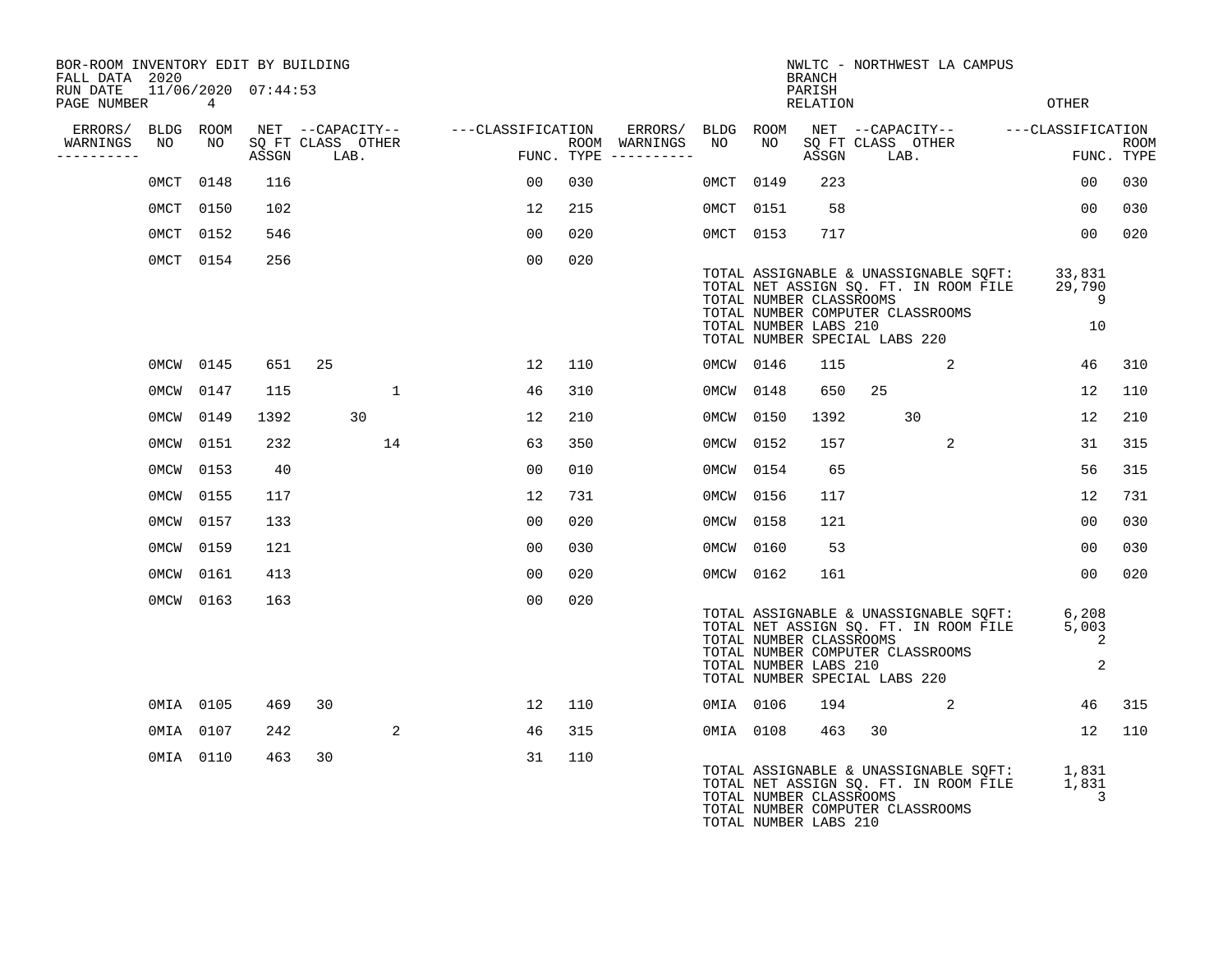| BOR-ROOM INVENTORY EDIT BY BUILDING |                                          |                     |              | NWLTC - NORTHWEST LA CAMPUS |                   |
|-------------------------------------|------------------------------------------|---------------------|--------------|-----------------------------|-------------------|
| 2020<br>FALL DATA                   |                                          |                     | BRANCH       |                             |                   |
| 11/06/2020 07:44:53<br>RUN DATE     |                                          |                     | PARISH       |                             |                   |
| PAGE NUMBER                         |                                          |                     |              | RELATION                    | <b>OTHER</b>      |
|                                     |                                          |                     |              |                             |                   |
| ERRORS/<br>BLDG<br>ROOM             | NET<br>---CLASSIFICATION<br>--CAPACITY-- | ERRORS/             | ROOM<br>BLDG | NET<br>--CAPACITY--         | ---CLASSIFICATION |
| WARNINGS<br>NO<br>NO.               | SO FT CLASS<br>OTHER                     | ROOM<br>WARNINGS    | NO.<br>NO    | SO FT CLASS<br>OTHER        | ROOM              |
|                                     | LAB.<br>ASSGN                            | FUNC. TYPE $------$ |              | ASSGN<br>LAB.               | FUNC. TYPE        |

TOTAL NUMBER SPECIAL LABS 220